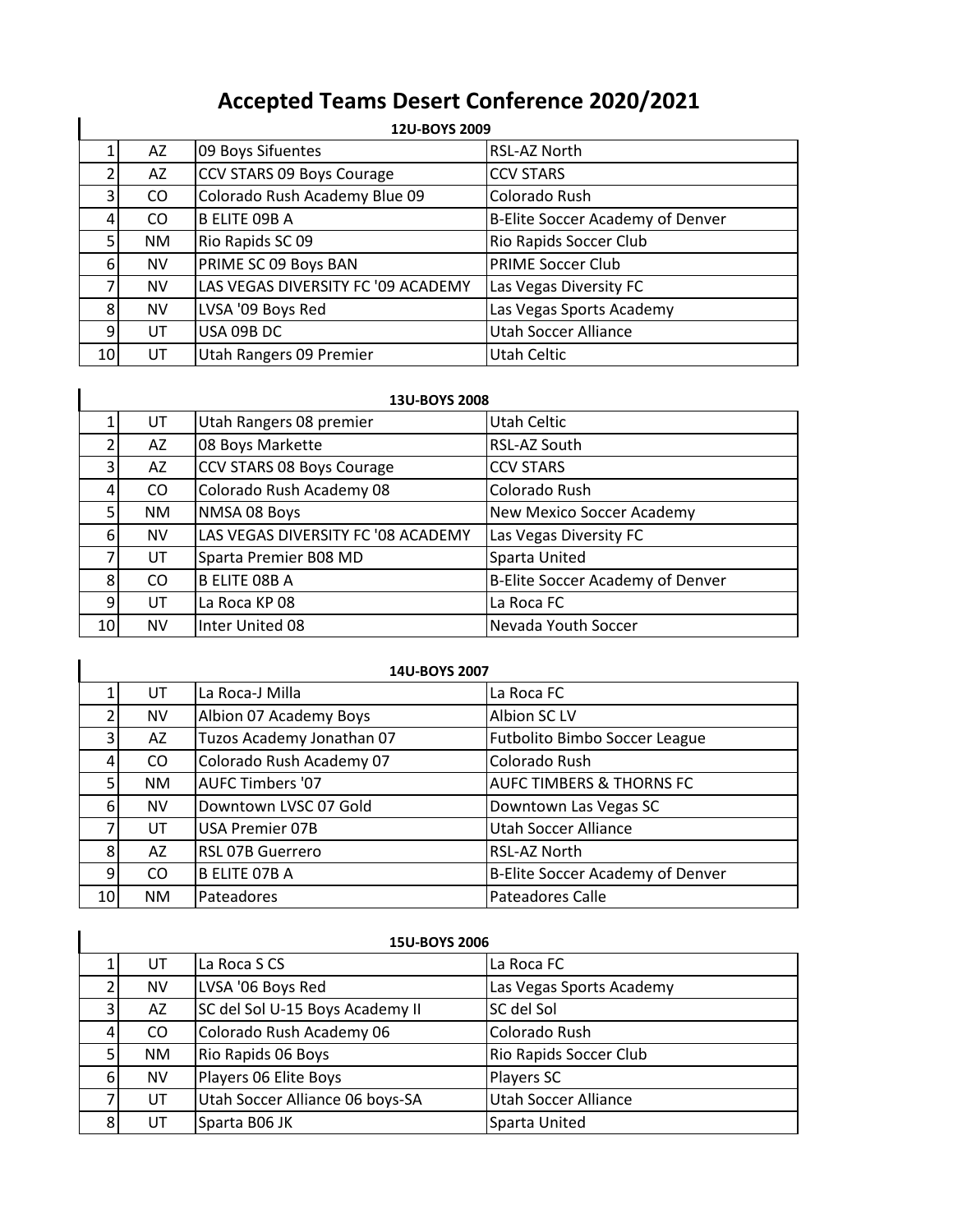|                | <b>16U-BOYS 2005</b> |                           |                                  |  |
|----------------|----------------------|---------------------------|----------------------------------|--|
|                | NV                   | Players 05 Elite Boys     | <b>Players SC</b>                |  |
|                | <b>NV</b>            | LVSA '05 Boys Red         | Las Vegas Sports Academy         |  |
| 3 <sub>l</sub> | AZ                   | Tuzos Academy 05          | Futbolito Bimbo Soccer League    |  |
|                | CO.                  | B ELITE 05B A             | B-Elite Soccer Academy of Denver |  |
|                | UT                   | <b>BO5 Premier</b>        | Sparta United                    |  |
| 6              | <b>NV</b>            | Downtown LVSC 05 Gold     | Downtown Las Vegas SC            |  |
|                | UT                   | <b>USA Premier 05B SA</b> | Utah Soccer Alliance             |  |

|   | 17U-BOYS 2004 |                                 |                                  |  |
|---|---------------|---------------------------------|----------------------------------|--|
|   | NV            | Downtown LVSC 04 Gold           | Downtown Las Vegas SC            |  |
|   | AZ            | SC del Sol U-17 Boys Academy II | SC del Sol                       |  |
| 3 | AZ            | Barca Academy 04                | <b>Grande Sports Academy</b>     |  |
| 4 | CO            | <b>B ELITE 04B A</b>            | B-Elite Soccer Academy of Denver |  |
|   | <b>NM</b>     | NMSA 2004 Boys                  | <b>New Mexico Soccer Academy</b> |  |
| 6 | <b>NV</b>     | Players 04 Elite Boys           | Players SC                       |  |
|   | UT            | Sparta 04 JK                    | Sparta United                    |  |
| 8 | UT            | USA Premier 04B PR              | <b>Utah Soccer Alliance</b>      |  |

| <b>18U-BOYS 2003</b> |           |                       |                              |
|----------------------|-----------|-----------------------|------------------------------|
|                      | <b>NV</b> | LVSA '03 Boys Silver  | Las Vegas Sports Academy     |
|                      | AZ        | 03 RSL Boys Haouala   | RSL-AZ Southern AZ           |
| 3                    | AZ        | Barca Academy 03      | <b>Grande Sports Academy</b> |
|                      | <b>NV</b> | Downtown LVSC 03 Gold | Downtown Las Vegas SC        |
| 5                    | <b>NV</b> | Heat Fc 03 AS         | Nevada Youth Soccer          |
| 6                    | UT        | Sparta Premier 03B SP | Sparta United                |
|                      | UT        | USA Premier 03B - JP  | <b>Utah Soccer Alliance</b>  |
| 8                    | AZ        | NSFC 03B Blue         | <b>MSC United</b>            |

|   | 19U-BOYS 2002 |                                |                               |  |
|---|---------------|--------------------------------|-------------------------------|--|
|   | AZ            | Tuzos Academy 02               | Futbolito Bimbo Soccer League |  |
|   | NV            | Albion 02 Academy              | Albion SC LV                  |  |
|   | AZ            | <b>Excel Soccer Academy 02</b> | <b>Excel Soccer Academy</b>   |  |
|   | UT            | Sparta B02 Premier MD/KC       | Sparta United                 |  |
|   | <b>NV</b>     | Downtown LVSC 02 Gold          | Downtown Las Vegas SC         |  |
| 6 | UT            | 2002 Zapata P1                 | <b>VKCOBRAS</b>               |  |
|   | UT            | Copper Mountain '02 JW         | Copper Mountain               |  |
|   | AZ            | Barca Academy 02               | <b>Grande Sports Academy</b>  |  |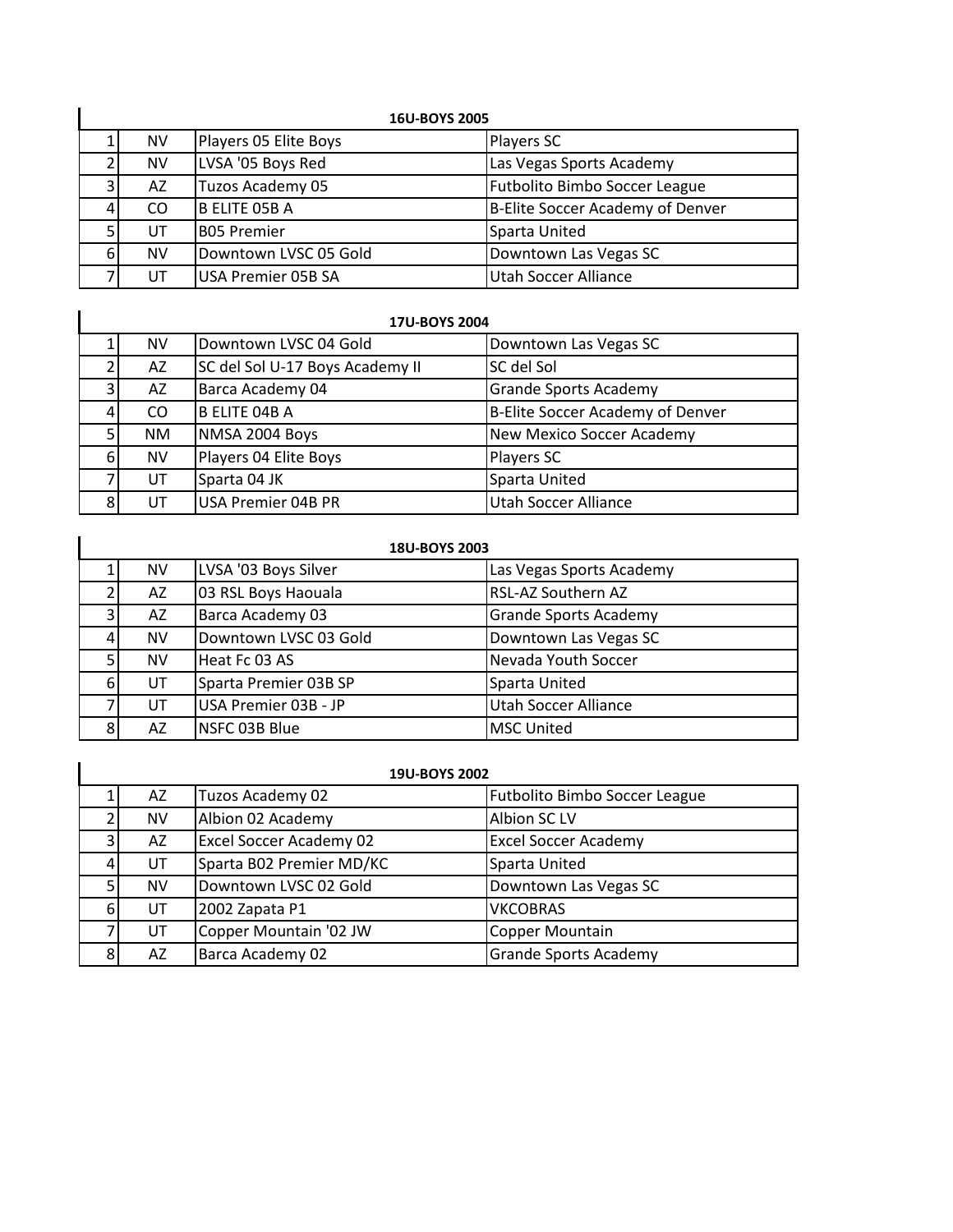|    | <b>12U-GIRLS 2009</b> |                                   |                                |  |
|----|-----------------------|-----------------------------------|--------------------------------|--|
|    | AZ.                   | 09 Girls Sabato                   | RSL-AZ South                   |  |
|    | AZ                    | AZSC 09 G Hammonds                | Arizona Soccer Club (3)        |  |
| 31 | CO                    | Colorado United 09G White         | Littleton Soccer Club          |  |
| 41 | CO                    | Colorado Rush Academy 09 DI BIASI | Colorado Rush                  |  |
| 5  | <b>NM</b>             | RR 09 Premier                     | Rio Rapids Soccer Club         |  |
| 6  | <b>NM</b>             | NM Rush 09G White                 | New Mexico Rush                |  |
|    | <b>NV</b>             | Players 09 Girls Academy          | Players SC                     |  |
| 8  | <b>NV</b>             | Players 09 Elite Girls            | Players SC                     |  |
| 9  | UT                    | olympique montreux                | Utah County Soccer Club (UCSC) |  |
| 10 | UT                    | USA Premier 09G PR                | Utah Soccer Alliance           |  |

|    | <b>13U-GIRLS 2008</b> |                            |                          |  |
|----|-----------------------|----------------------------|--------------------------|--|
|    | <b>NV</b>             | Players 08 Elite Girls     | Players SC               |  |
|    | AZ                    | AZSC 08G Johnson           | Arizona Soccer Club (3)  |  |
|    | AZ                    | 08 Girls Paulsen           | RSL-AZ South             |  |
|    | <b>NM</b>             | <b>AUFC Thorns 08G</b>     | <b>AUFC</b>              |  |
| 5  | NM.                   | NM Rush 08G White          | New Mexico Rush          |  |
| 6  | NV                    | PRIME SC 08 Girls NPM      | <b>PRIME Soccer Club</b> |  |
|    | UT                    | impact MN                  | Impact United SC         |  |
| 8  | CO.                   | CO Elevation FC 08G Summit | <b>CO Elevation FC</b>   |  |
| 9  | NM.                   | Rio Rapids 08G             | Rio Rapids Soccer Club   |  |
| 10 | UT                    | La Roca FB 08              | La Roca FC               |  |

| <b>14U-GIRLS 2007</b> |           |                            |                          |
|-----------------------|-----------|----------------------------|--------------------------|
|                       | UT        | Wasatch SC 07G             | Wasatch SC               |
|                       | UT        | Impact PB                  | Impact United SC         |
| 3                     | AZ        | 07 Girls Perez             | RSL-AZ South             |
| 4                     | CO.       | CO Elevation FC 07G Summit | <b>CO Elevation FC</b>   |
| 5                     | NM.       | <b>Rio 07 G</b>            | Rio Rapids Soccer Club   |
| 6                     | <b>NV</b> | Players 07 Elite Girls     | Players SC               |
|                       | UT        | Utah Surf 07 JC            | Utah Surf                |
| 8                     | AZ        | AZSC 07G GWINNETT          | Arizona Soccer Club (3)  |
| 9                     | <b>NV</b> | Vegas United 07 Elite      | <b>Vegas United</b>      |
| 10                    | NV        | LVSA '07 Girls Silver      | Las Vegas Sports Academy |

| <b>15U-GIRLS 2006</b> |           |                                         |                                     |
|-----------------------|-----------|-----------------------------------------|-------------------------------------|
|                       | CO        | Broomfield Blast SC 2006 Girls Prestige | <b>Broomfield Soccer Club</b>       |
|                       | <b>NM</b> | AUFC 06G                                | <b>AUFC TIMBERS &amp; THORNS FC</b> |
| 3 <sub>1</sub>        | UT        | La Roca-A Bravo                         | La Roca FC                          |
| 4                     | <b>NM</b> | Rio Rapids 06G                          | Rio Rapids Soccer Club              |
| 5                     | UT        | 06 Premier                              | <b>Utah Celtic</b>                  |
| 6                     | UT        | USA Metro Premier 06G                   | <b>Utah Soccer Alliance</b>         |
|                       | CO        | Colorado Rush Nero 06                   | Colorado Rush                       |